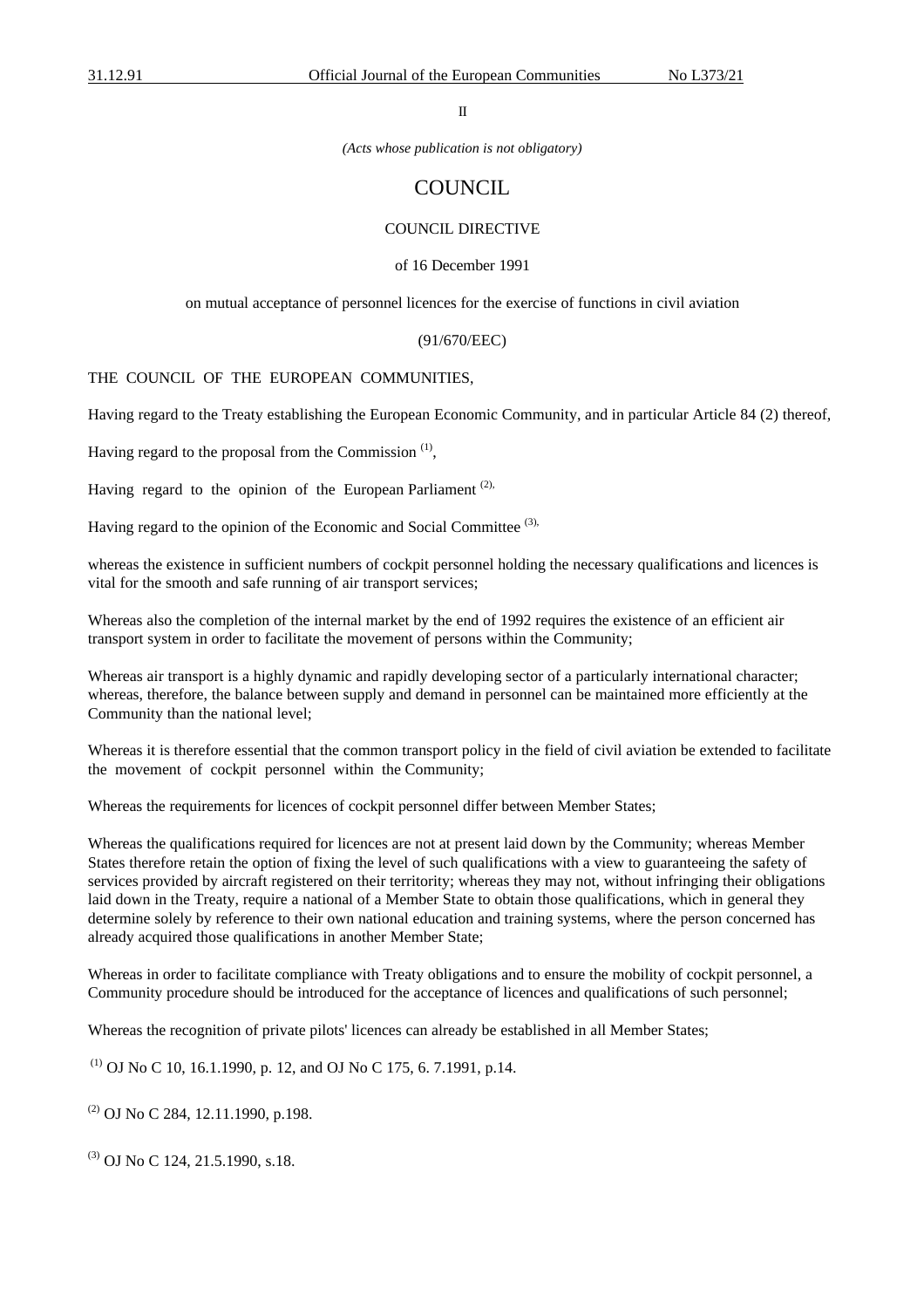Whereas, if in order to be permitted to operate aircraft registered in a Member State other than that where they obtained their licence, professional pilots have to be subjected to additional tests, they should be offered the possibility of sitting such tests as soon as possible;

Whereas training facilities available in Member States are not always commensurate with demand; whereas in conformity with Article 7 of the Treaty, Member States must admit nationals of other Member States to public and private training establishments and professional examinations on a non-discriminatory basis;

Whereas in order to achieve full mutual recognition of licences, the Council will adopt, taking account of progress reached in the proceedings of international organizations, before 1 January 1993, on a proposal by the Commission to be submitted before 1 July 1992, the measures for harmonized requirements in respect of licences and training programmes; whereas each Member State will recognize any licence which satisfies these requirements,

# HAS ADOPTED THIS DIRECTVE:

# *Article l*

This Directive shall apply to procedures for mutual acceptance of licences issued by Member States to civil aviation cockpit personnel.

# *Article 2*

# For the purposes of this Directive

(a) *licence* means any valid document, issued by a Member State, authorizing the holder to exercise functions as a member of the cockpit personnel on board a civil aircraft registered in a Member State. This definition also includes ratings associated with the document;

(b) *rating* means a statement entered on a licence, or in a separate document, setting forth special conditions, privileges or limitations pertaining to such licence;

(c) *acceptance of licences* means any act of recognition or validation by a Member State of a licence issued by another Member State together with the privileges and certificates pertaining thereto. The acceptance, which may be effected through the issue by the Member State of a licence of its own, shall not extend beyond the period of validity of the original licence;

- (d) *recognition* means the permission to use on an aircraft registered in one Member State a licence issued in another Member State, in accordance with the privileges pertaining thereto;
- (e) *validation* means the express declaration by a Member State that a licence issued by another Member State can be used as one of its own;
- (f) *cockpit personnel* means personnel holding a licence and charged with duties essential to the operation of an aircraft during flight time. This definition applies to pilots, flight navigators and flight engineers.

### *Article 3*

1. A Member State shall accept, without undue delay or additional tests, any licence issued by another Member State together with privileges and certificates pertaining thereto.

2. Any person holding a private pilot's licence issued by a Member State shall be permitted to fly aircraft registered in another Member State. This recognition shall be limited to the exercise of the privileges of the holder of a private pilot's licence and of associated aircraft ratings under visual flight rules (VFR) by day only in an aircraft certificated for single-pilot operations.

### *Article 4*

1. Article 3 (1) shall apply where a licence issued by a Member State and presented to another Member State for acceptance is based on requirements which are equivalent to those of the host Member State. in order to enable the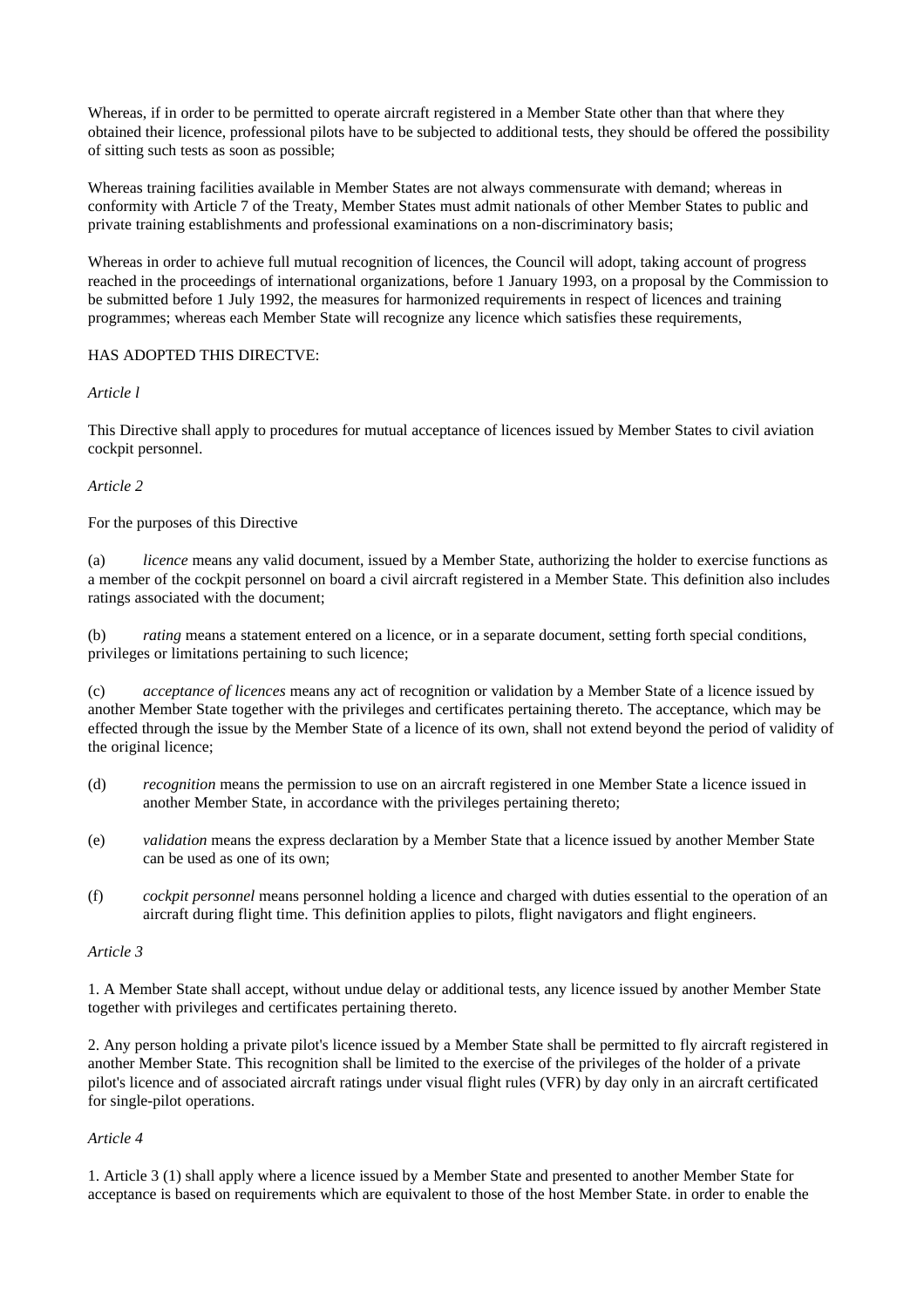competent authorities to assess the equivalence of licences issued by other Member States, the Commission shall make, and forward to all the Member States before 1 January 1992, a comparison of the requirements applied in each Member State for issuing licences for the same functions.

- 2. (a) Any Member State may ask the Commission for an opinion on the equivalence of a licence, presented to it for acceptance, within three weeks of receiving the request.
	- (b) The Commission must deliver an opinion within two months. The Member State concerned shall then have a month to reply to the applicant.
	- (c) If a Member State does not ask the Commission for an opinion, it shall be bound to reply to the applicant within three months.
	- (d) The periods referred to in (a), (b) and (c) above shall start to run when all the necessary information is available.

3. If, after the examination of a licence by the Member State to which it has been presented for acceptance, reasonable doubts remain as to the equivalence of the licence concerned, that Member State may, notwithstanding the principles laid down in Article 3 (1), consider that additional requirements and/or tests are necessary to enable the licence to be accepted. The licence holder, the Member State which issued the licence and the Commission shall be informed thereof in writing. The opportunity to take an additional test shall be given to the licence holder by the host Member State to which the licence is submitted for approval as soon as possible, and in any event without discrimination on grounds of nationality.

4. Where the applicant has met the additional requirements and/or has passed the required test(s) as laid down in paragraph 3 the Member State concerned shall forthwith accept the licence in question.

5. Notwithstanding the above, with respect to pilot's licences and notwithstanding paragraphs 1 to 4, a Member State shall accept any licence issued in accordance with the requirements of Annex 1 to the Chicago Convention on International Civil Aviation if the bearer satisfies the special validation requirements laid down in the Annex to this Directive.

### *Article 5*

Member States shall ensure that nationals of other Member States are admitted to public and private training establishments and to licensing examinations and procedures on the same basis as applies to their own nationals.

### *Article 6*

When a Member State issues, for reasons of equivalence, a licence on the basis of a licence issued by a third country together with the privileges and certificates pertaining thereto, this shall be recorded in the licence. Other Member States shall not be obliged to accept any such licence.

### *Article 7*

1. After consulting the Commission, Member States shall bring into force the laws, regulations and administrative provisions necessary to comply with this Directive before 1 June 1992. They shall forthwith inform the Commission thereof.

2. When Member States adopt these measures, they shall contain a reference to this Directive or shall be accompanied by such reference on the occasion of their official publication. The methods of making such a reference shall be laid down by the Member States.

3. Member States shall communicate to the Commission the provisions of national law which they adopt in the field covered by this Directive.

4. Member States shall assist one another in the implementation of this Directive and shall, if need be, exchange information on the licences they have accepted on grounds of equivalence.

5. The confidential information obtained pursuant to this Directive shall be covered by professional secrecy.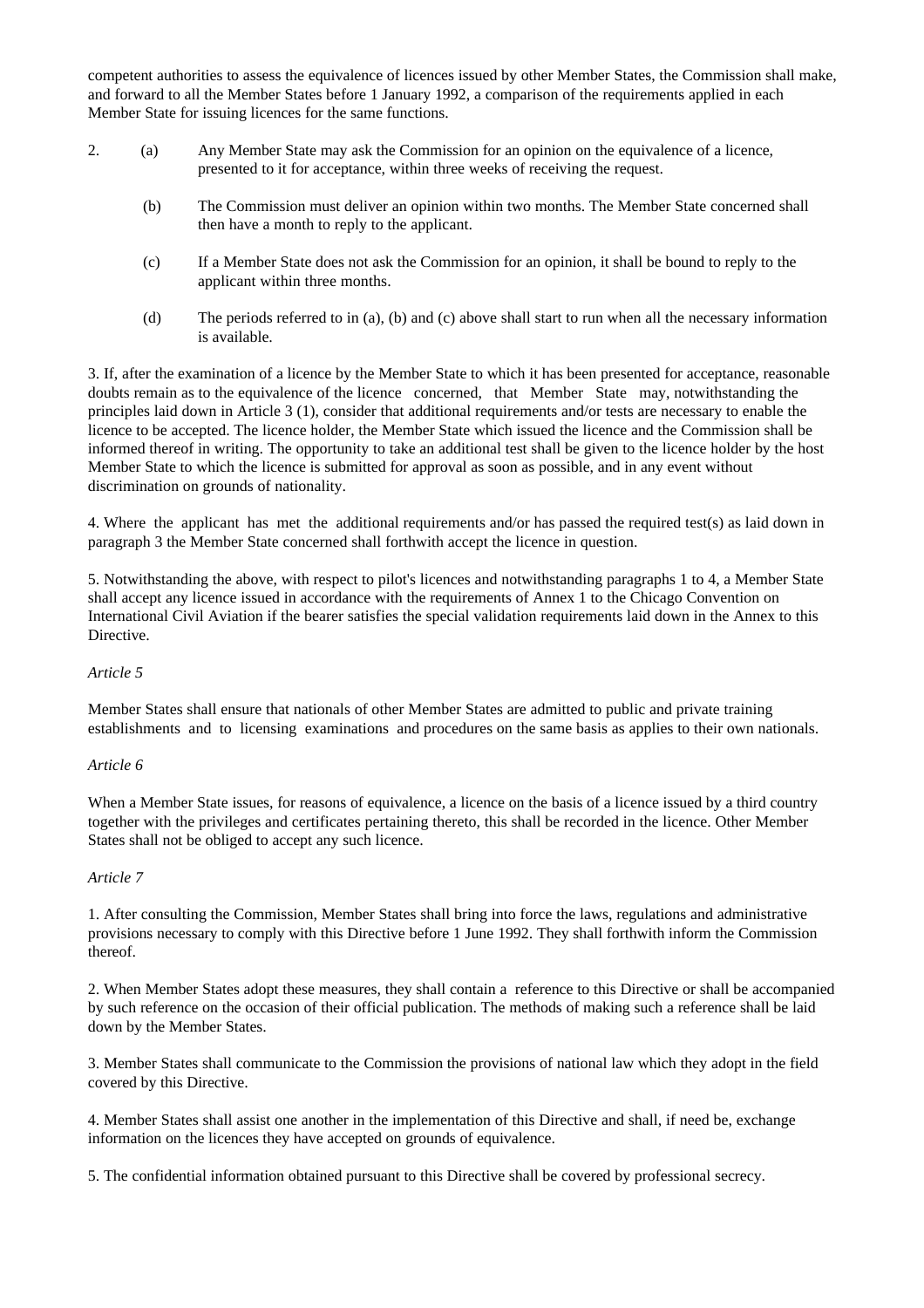# *Article 8*

This Directive is addressed to the Member States.

Done at Brussels, 16 December 1991.

For the Council

The President

MAIJ-WEGGEN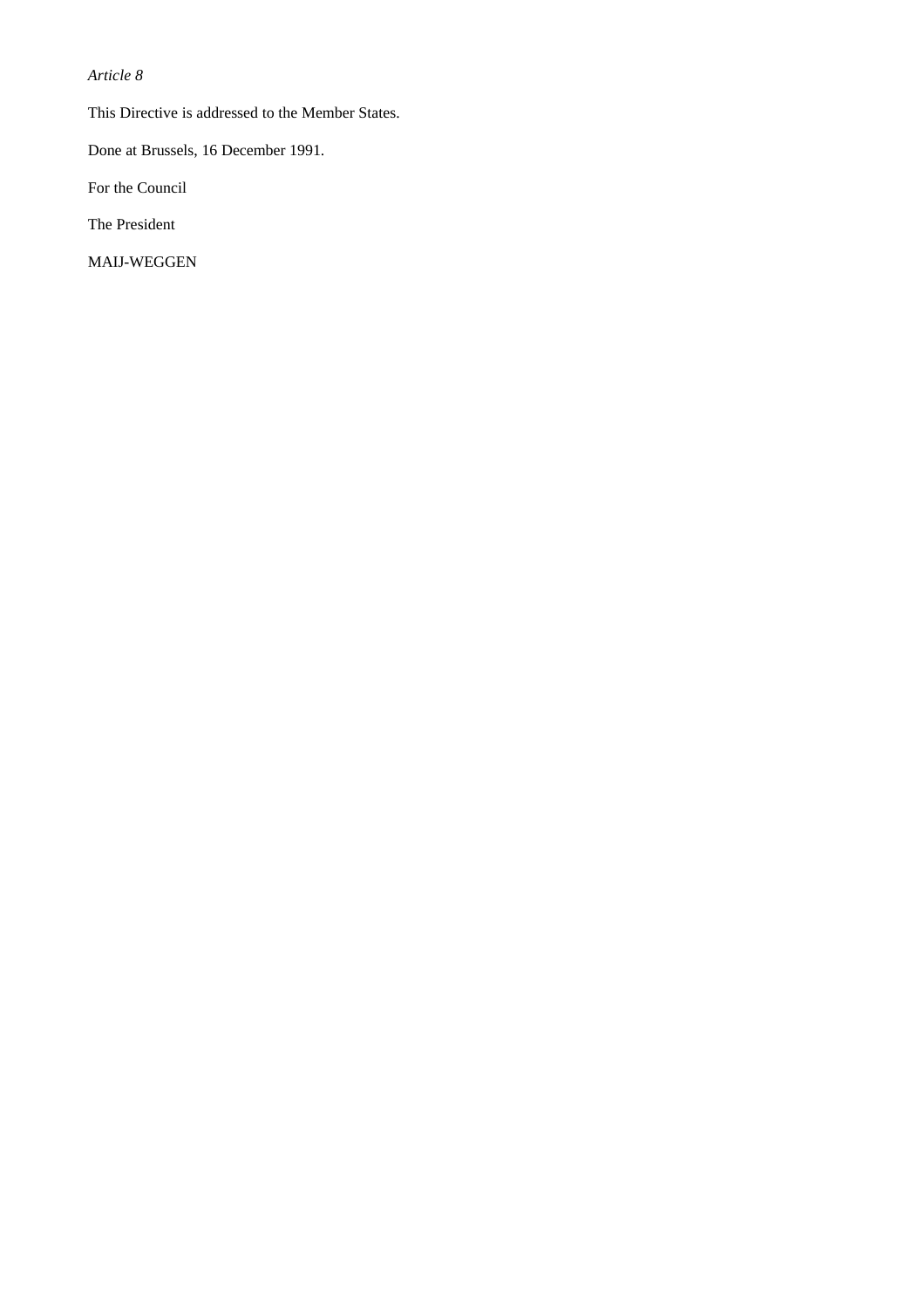# *ANNEX*

# Special validation procedure

|                                                                        | Special validation requirements |                                                   |                  |                                                      |                                                                                                                                                                                                                                                                                                                                                                                                                                       |  |
|------------------------------------------------------------------------|---------------------------------|---------------------------------------------------|------------------|------------------------------------------------------|---------------------------------------------------------------------------------------------------------------------------------------------------------------------------------------------------------------------------------------------------------------------------------------------------------------------------------------------------------------------------------------------------------------------------------------|--|
| Role                                                                   | Licence                         | Medical                                           | Age              | Experience                                           | Aptitude tests (*)<br>check on knowledge of requirements<br>prescribed by the host Member State and<br>coming under the scope of Annex 6 to<br>the Chicago Convention in a national<br>language of the validating State or in<br>English, at the applicant's choice,<br>flight test including instrument flying,<br>flight or simulator (the details of these<br>tests are specified for each individual<br>case in the column below) |  |
| (1)                                                                    | (2)                             | (3)                                               | (4)              | (5)                                                  | (6)                                                                                                                                                                                                                                                                                                                                                                                                                                   |  |
| 1. Commercial air transportation<br>in FAR 25/JAR 25 aeroplanes        |                                 |                                                   |                  |                                                      |                                                                                                                                                                                                                                                                                                                                                                                                                                       |  |
| (a) $PlC$                                                              | $(a)$ ATPI.-A                   | (a) Class I medical<br>certificate without waiver | (a) $21$ to $60$ | (a) 1500 hours as PIC on FAR<br>25/JAR 25 aeroplanes | (a) A flight test including IR test in flight<br>or simulator                                                                                                                                                                                                                                                                                                                                                                         |  |
| $(b) Co-pilol$                                                         | $(b)$ ATPL-A                    | (b) Class I medical<br>certificate without waiver | (b) $21$ to $60$ | (b) 1 500 hours on FAR 25/JAR 25<br>aeroplanes       | (b) A flight test including IR test in flight<br>or simulator                                                                                                                                                                                                                                                                                                                                                                         |  |
| 2. Commercial air transportation<br>in non-FAR 25/JAR 25<br>aeroplanes |                                 |                                                   |                  |                                                      |                                                                                                                                                                                                                                                                                                                                                                                                                                       |  |
| (a) $PlC$                                                              | (a) CPL-A (with IR)             | (a)Class I medical<br>certificate without waiver  | (a) 21 to $60$   | air transportation since gaining an IRor simulator   | (a) 1000 hours as PIC in commercial(a) A flight test including IR test in flight                                                                                                                                                                                                                                                                                                                                                      |  |
| $(b) Co-pilol$                                                         | $(b)$ CPL-A (with IR)           | (b)Class I medical<br>certificate without waiver  | (b) 21 to $60$   | (b) 1000 hours in commercial air<br>transportation   | (b) A flight lest including IR test in flight<br>or simulator                                                                                                                                                                                                                                                                                                                                                                         |  |